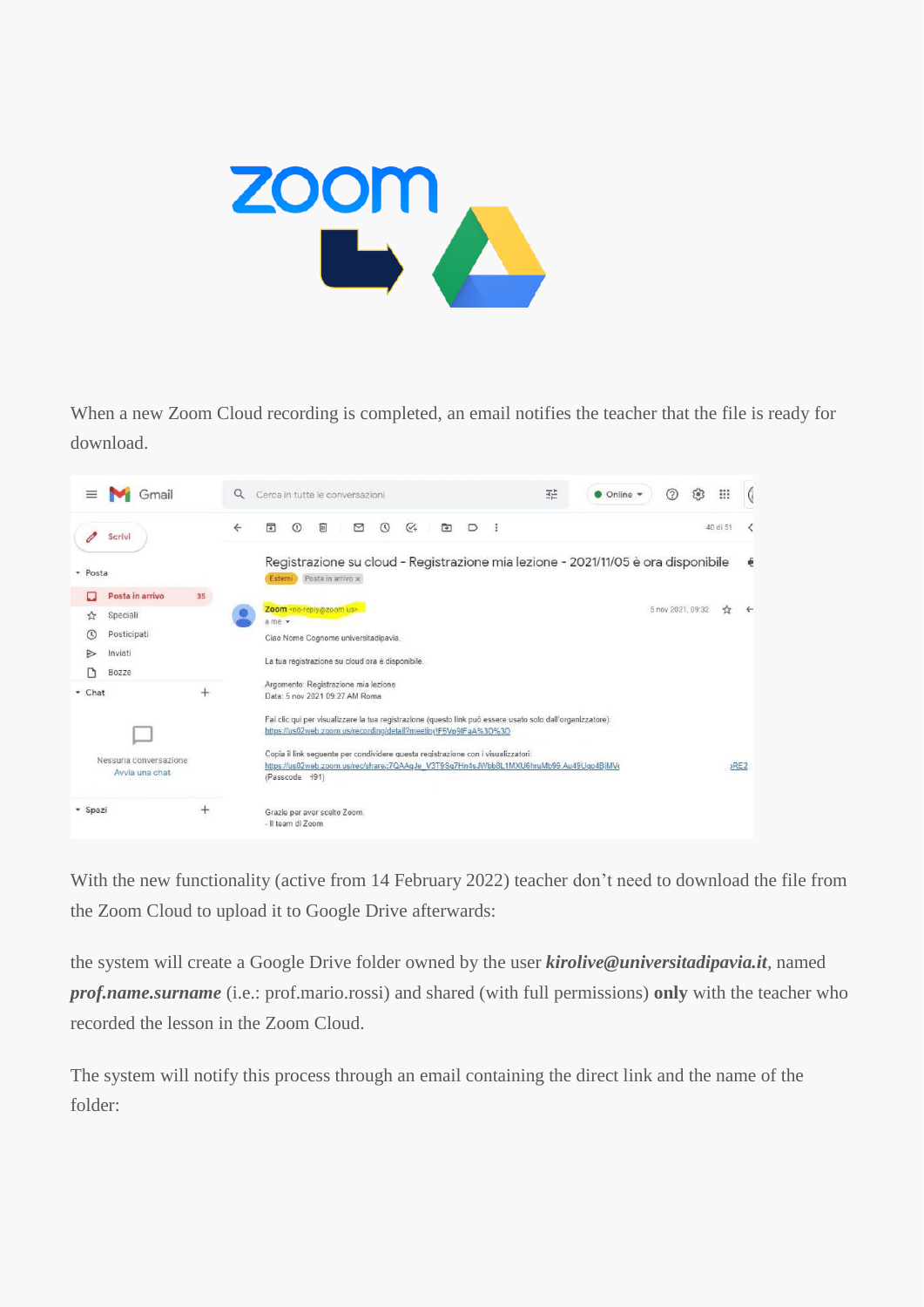

The folder will be permanently available to the teacher in the following way:

- log in to Google Drive with the *prof.name.surname@universitadipavia.it* Gmail account
- go to the "Shared with me" section through the left menu
- the folder named *prof.name.surname* will be visible and accessible

|                             | Last week             |                      |
|-----------------------------|-----------------------|----------------------|
| వి<br><b>Shared with me</b> | prof.mario.rossi<br>E | K kiro Live 31 Jan : |
| Recent                      |                       |                      |

**Since that moment** all the following Zoom Cloud recordings will be automatically transferred in the *prof.name.surname* folder. File will be named as follows: *date-time-subject.mp4*

| Condivisi con me ><br>prof.nome.cognome = = |                                                                                       |              |                       |                 |
|---------------------------------------------|---------------------------------------------------------------------------------------|--------------|-----------------------|-----------------|
| Nome 个<br>---                               |                                                                                       | Proprietario | Ultima modifica       | Dimensioni file |
| Þ                                           | 2022_01_19T16_57_02-prova_zoom_drive_2022-active_speaker.mp4 **                       | kiro Live    | 19 gen 2022 kiro Live | 662 kB          |
| 40                                          | 2022_01_19T16_57_02-prova_zoom_drive_2022-audio_only.m4a -1                           | kiro Live    | 19 gen 2022 kiro Live | 566 kB          |
| ٠                                           | 2022_01_19T16_57_02-prova_zoom_drive_2022-shared_screen_with_speaker <a>kind</a> Live |              | 19 gen 2022 kiro Live | 2 MB            |
| ъ                                           | 2022_01_19T16_57_02-prova_zoom_drive_2022-shared_screen.mp4 **                        | kiro Live    | 19 gen 2022 kiro Live | 2,6 MB          |

**Every automated file transfer process** will be notified to the teacher by an email